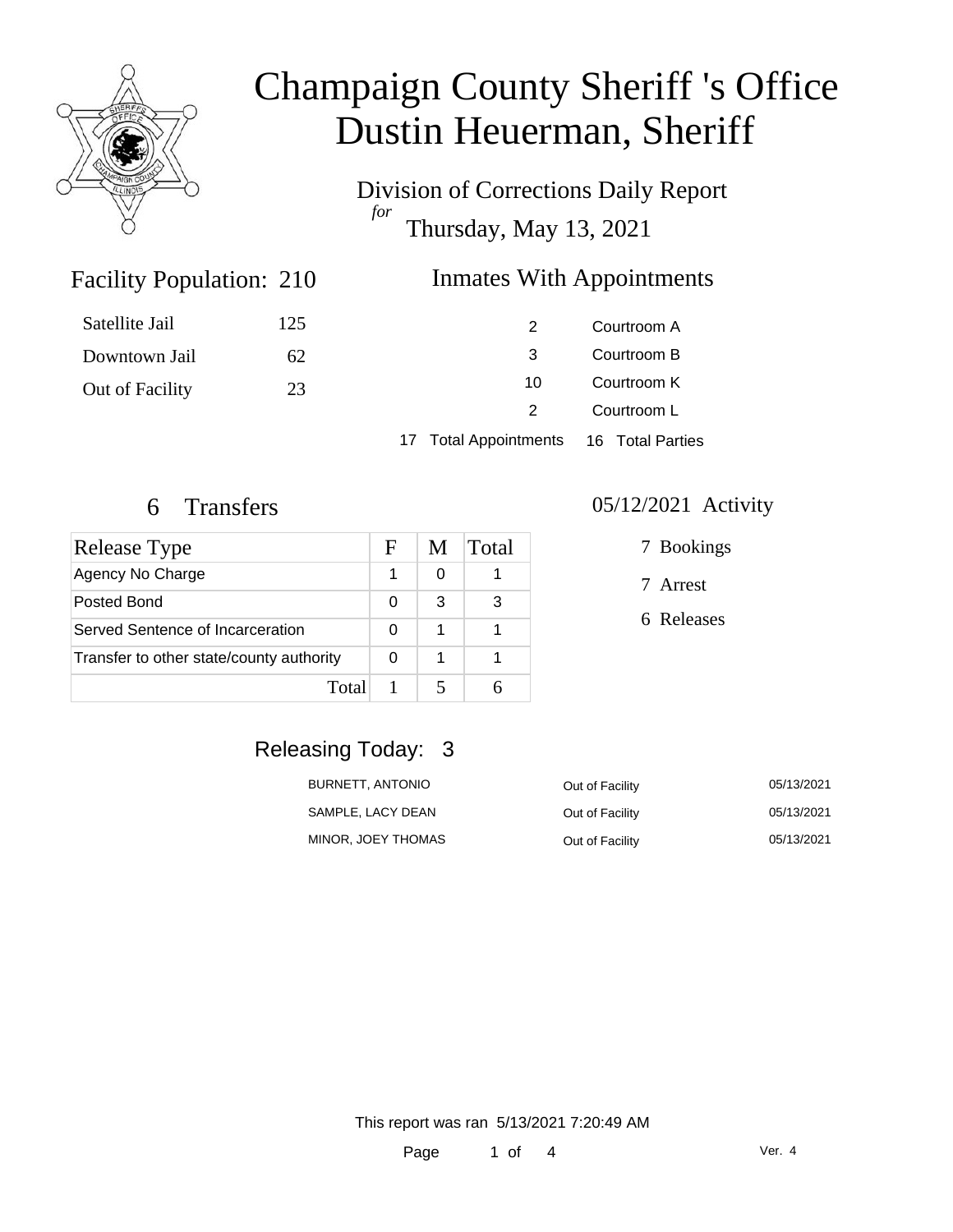

# Champaign County Sheriff 's Office Dustin Heuerman, Sheriff

Division of Corrections Daily Report *for* Thursday, May 13, 2021

### Custody Status Count

- Electronic Home Dentention 22
	- Felony Arraignment 8
	- Felony Pre-Sentence 6
	- Felony Pre-Sentence DUI 2
		- Felony Pre-Trial 113
	- Felony Sentenced CCSO 4
	- Felony Sentenced IDOC 33
		- Hold Sentenced IDOC 3
	- Misdemeanor Arraignment 2
		- Misdemeanor Pre-Trial 5
			- Petition to Revoke 2
			- Remanded to DHS 8
				- Traffic Pre-Trial 1
		- Traffic Sentenced CCSO 1
			- Total 210

This report was ran 5/13/2021 7:20:49 AM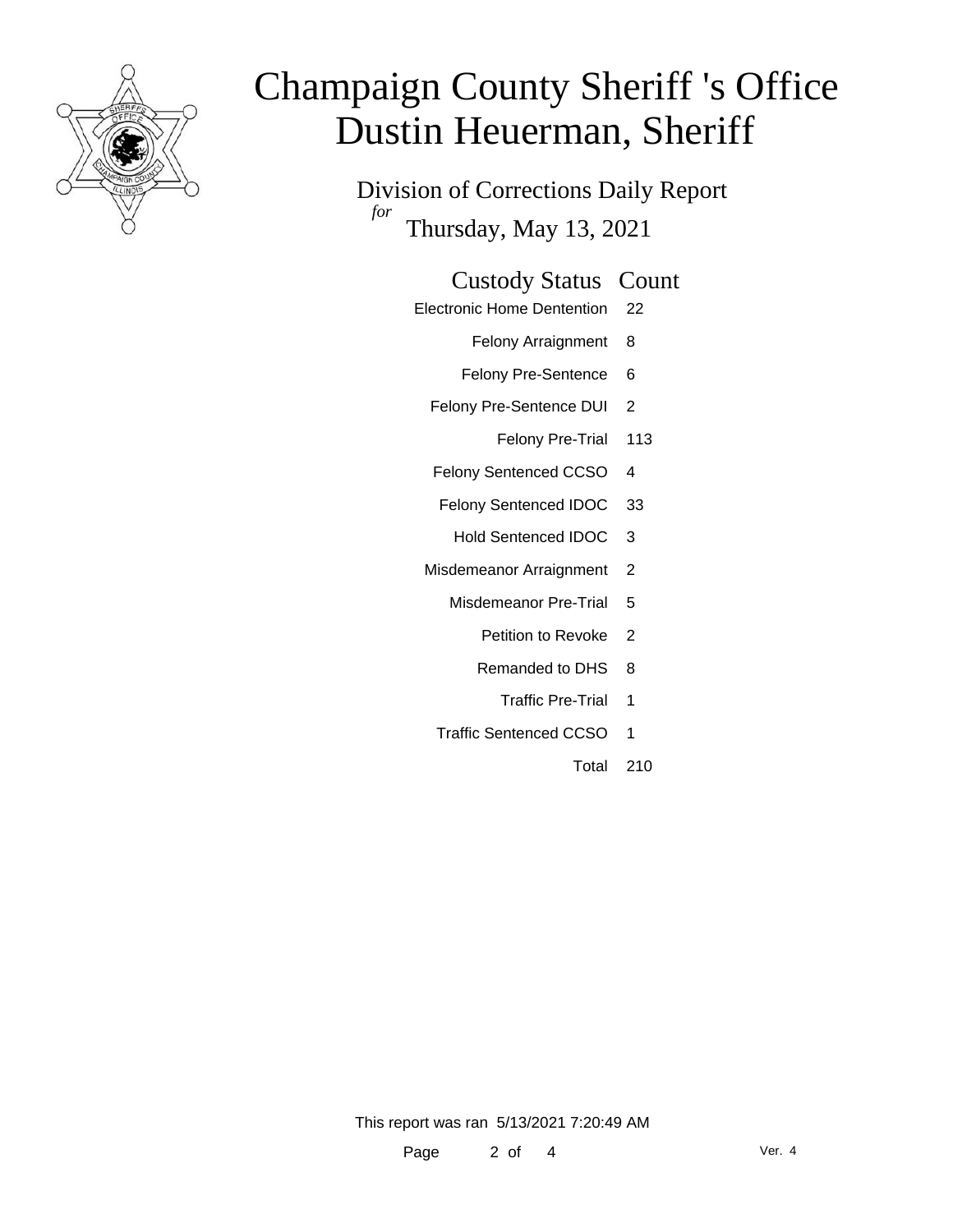

# Champaign County Sheriff 's Office Dustin Heuerman, Sheriff

Division of Corrections Daily Report *for* Thursday, May 13, 2021

## Inmates With Appointments

| Jailing Party Name                          | Location    | Number of Records / Node |
|---------------------------------------------|-------------|--------------------------|
| BENNETT, JOHN MICHAEL                       | Courtroom B | 1 / Satellite Jail       |
| <b>BRAINERD, CHRISTIAN NASH</b>             | Courtroom A | 1 / Satellite Jail       |
| CAIN, ISAIAH DEPRIEST                       | Courtroom B | 1 / Satellite Jail       |
| CHATMAN, MICHAEL DAISEAN                    | Courtroom B | 1 / Downtown Jail        |
| DAVENPORT, TYEQUAN KYANGLEO                 | Courtroom K | 1 / Satellite Jail       |
| DIAL, CLAYTON COLE                          | Courtroom K | 1 / Satellite Jail       |
| GOLLIDAY, TAVONN JOHNATHAN<br><b>JOSHUA</b> | Courtroom K | 2 / Satellite Jail       |
| GOODWIN, ANTHONY DWAYNE                     | Courtroom K | 1 / Satellite Jail       |
| HUGHEY, ALAN MARSHALL                       | Courtroom L | 1 / Satellite Jail       |
| HUNT, TAVARIS EARL                          | Courtroom L | 1 / Satellite Jail       |
| LUCIO, JOHNNY RAY                           | Courtroom K | 1 / Satellite Jail       |
| MARTINEZ, MAYARA                            | Courtroom A | 1 / Satellite Jail       |
| MILES, DEVLON VON, Junior                   | Courtroom K | 1 / Satellite Jail       |
| PARFAIT, JEAN PIERRE                        | Courtroom K | 1 / Satellite Jail       |
| <b>SCALES, JACOB ANTHONY</b>                | Courtroom K | 1 / Satellite Jail       |
| VAZQUEZ, GUILLERMO                          | Courtroom K | 1 / Satellite Jail       |

## **Transfers**

| JOHNSON, ANTONIO LASHAUN                |
|-----------------------------------------|
| <b>JOHNSON, KAVON IBERHEEM</b>          |
| MARIZETTS, PRESTON DWAYNE               |
| <b>SCOTT, JANIUH NASHA</b>              |
| SHELTON, JOSIAH TIMOTHY                 |
| STREETER, CHRISTOPHER<br><b>DESHAUN</b> |

| JOHNSON, ANTONIO LASHAUN  | Served Sentence of Incarceration                        | Satellite Jail |
|---------------------------|---------------------------------------------------------|----------------|
| JOHNSON, KAVON IBERHEEM   | Transfer to other state/county authority Satellite Jail |                |
| MARIZETTS, PRESTON DWAYNE | Posted Bond                                             | Satellite Jail |
| SCOTT, JANIUH NASHA       | Agency No Charge                                        | Satellite Jail |
| SHELTON, JOSIAH TIMOTHY   | Posted Bond                                             | Satellite Jail |
| STREETER, CHRISTOPHER     | Posted Bond                                             | Satellite Jail |